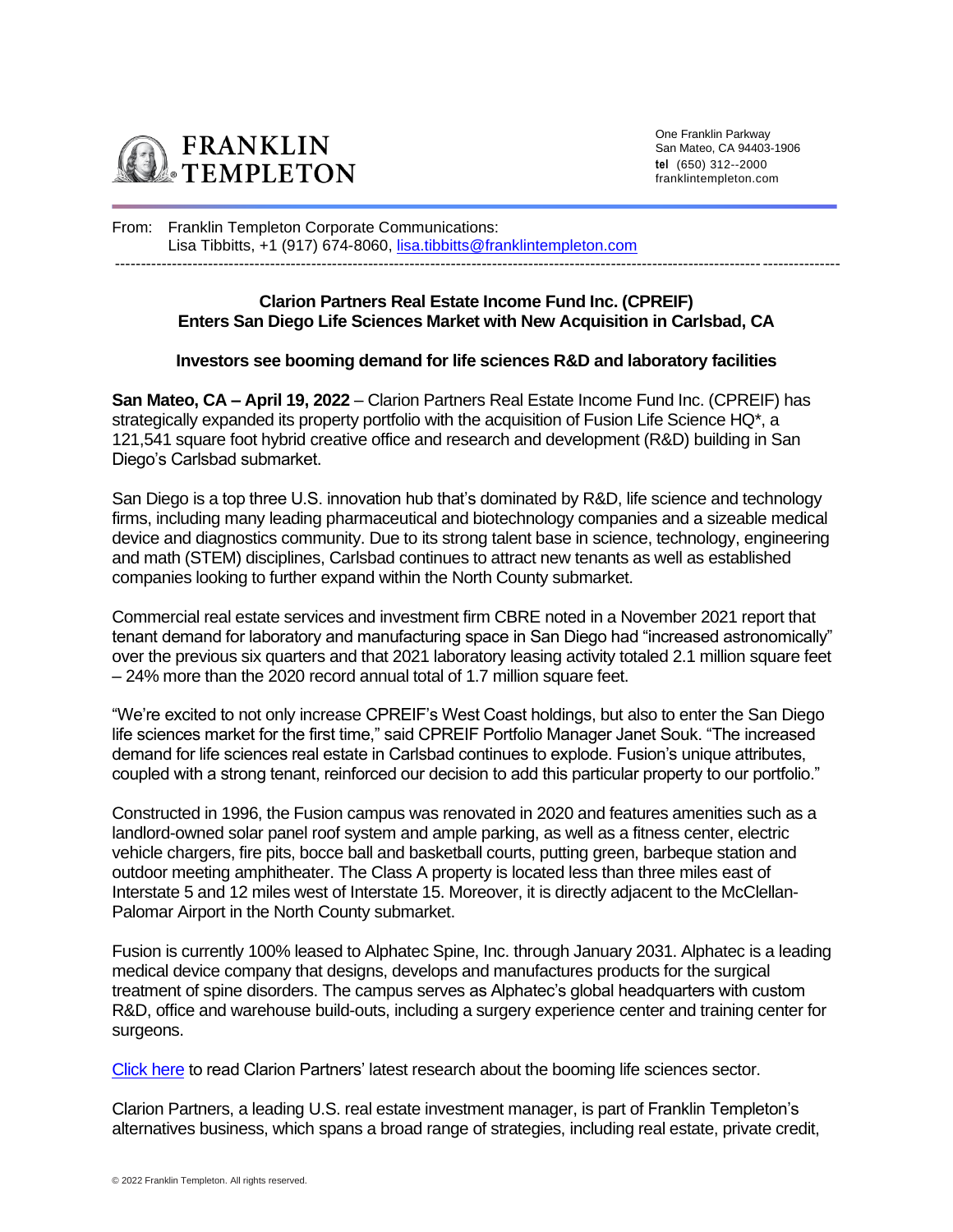hedge funds and secondary private equity and co-investments with approximately \$212 billion in assets under management as of April 4, 2022.

## **About Clarion Partners Real Estate Income Fund Inc. (CPREIF)**

CPREIF offers individual investors direct access to a portfolio of privately-held, income-producing commercial real estate properties through an innovative investment fund driven by Clarion's deep real estate expertise. CPREIF is a non-diversified, closed-end management investment company that continuously offers its common stock. The fund's investment manager, Legg Mason Partners Fund Advisor, LLC is an indirect, wholly owned subsidiary of Franklin Resources, Inc. ("Franklin Resources") and the fund's investment sub-adviser, Clarion Partners, is an indirect, majority-owned subsidiary of Franklin Resources. In addition, the fund's securities sub-adviser, Western Asset Management, also is an indirect wholly owned subsidiary of Franklin Resources. Hard copies of the fund's complete audited financial statements are available free of charge upon request. More information about CPREIF is available at [CPREIF.com.](https://www.cpreif.com/)

### **About Clarion Partners**

Clarion Partners, an SEC registered investment adviser with FCA-authorized and FINRA member affiliates, has been a leading U.S. real estate investment manager for more than 39 years. Headquartered in New York, the firm maintains strategically located offices across the United States and Europe. With \$71 billion in total assets under management, Clarion Partners offers a broad range of real estate strategies across the risk/return spectrum to its more than 500 domestic and international institutional investors. More information about the firm is available at [www.clarionpartners.com.](https://www.clarionpartners.com/Pages/default.aspx)

#### **About Franklin Templeton**

Franklin Resources, Inc. [NYSE:BEN] is a global investment management organization with subsidiaries operating as Franklin Templeton and serving clients in over 155 countries. Franklin Templeton's mission is to help clients achieve better outcomes through investment management expertise, wealth management and technology solutions. Through its specialist investment managers, the company offers boutique specialization on a global scale, bringing extensive capabilities in fixed income, equity, alternatives, and multi-asset solutions. With offices in more than 30 countries and approximately 1,300 investment professionals, the California-based company has 75 years of investment experience and approximately \$1.5 trillion in assets under management as of March 31, 2022. For more information, please visi[t franklinresources.com](https://urldefense.proofpoint.com/v2/url?u=http-3A__franklinresources.com&d=DwMFAg&c=PMBNytmjBbkRgFcdMTUT4Q&r=SrT8MG32j5MCV8Aj535r_SzAcgdJljlot_fvUr_dKbg&m=KLR-45kBbVSsTnKxXLonAZIETjbPc20gPiDvmmySALw&s=WihpbNQQcljcfNcxobHbAyJWlDS3RSXbelilO-lWCHk&e=) and follow us on [LinkedIn,](https://www.linkedin.com/company/franklin-templeton/) [Twitter](https://twitter.com/FTI_US) an[d Facebook.](https://www.facebook.com/franklintempleton/)

\*The acquisition of Fusion Life Science HQ in Carlsbad, CA represents 5% of relative percentage of the holding of the entire portfolio (100%) as of April 6, 2022. Characteristics and holding weightings are based on the total portfolio and are subject to change at any time; they are provided for informational purposes only. This information should not be construed as a recommendation to purchase or sell any security. There can be no assurance that any unrealized investment described herein will prove to be profitable.